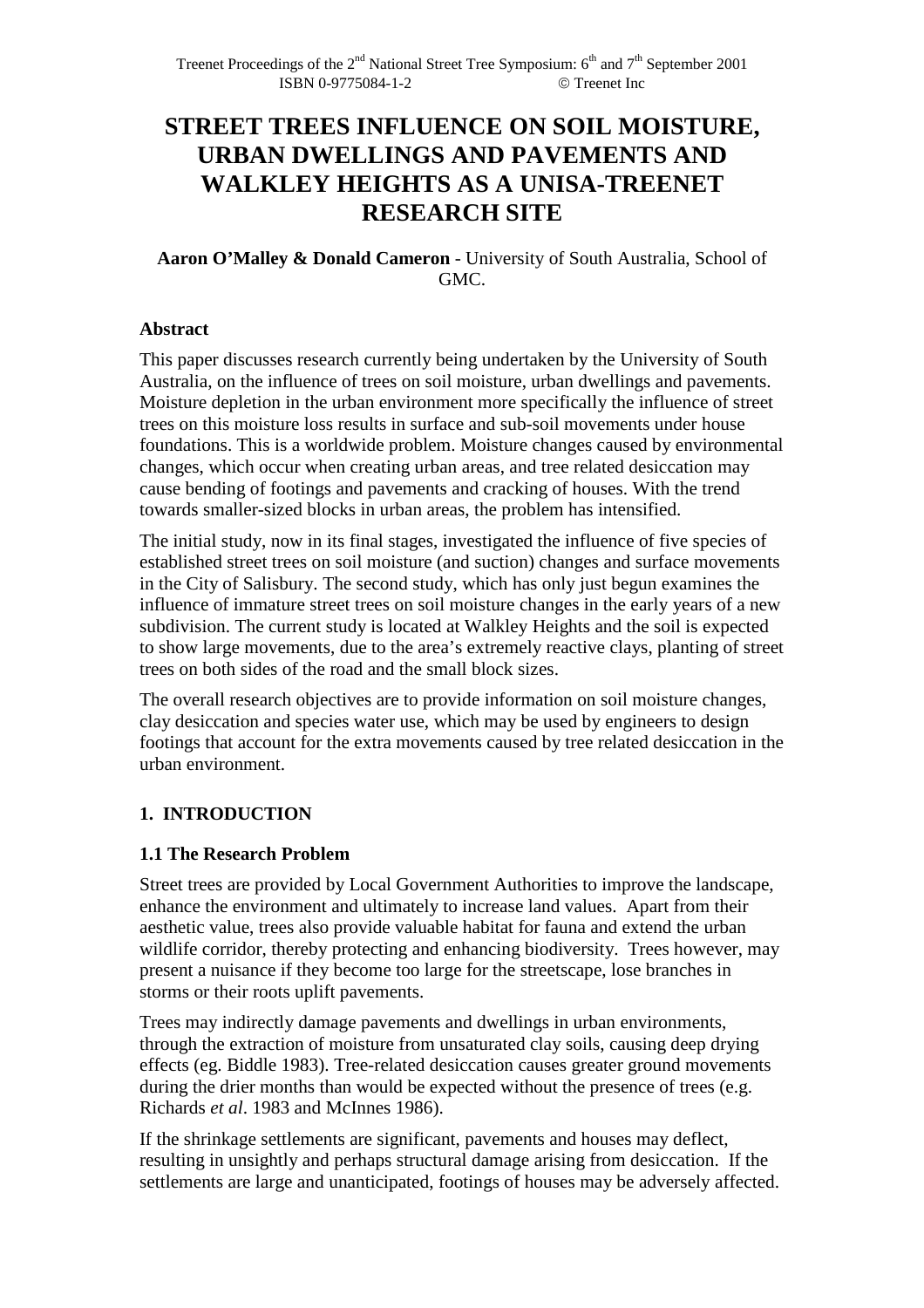Highly reactive, clay soils are found over much of the Adelaide area and its surrounds, which are prone to large settlements upon drying. These settlements are significantly increased by soil moisture drying due to street trees.

Currently, civil engineers try to minimise the risk of soil shrinkage settlements by excluding trees or, more recently, by designing footings to cater for anticipated soil movement. Design rules have been based on the proximity of the trees to the proposed structure (D:H) relative to the heights of the trees. The first such rules originated in Great Britain (Ward 1953). Such design criteria are based on simplistic empiricism, as very little information is available on the relative water usage of different tree species in an urban environment. Without this information, footings are either being over designed, adding substantially to building costs, or under designed, resulting in footing failures as the trees reach maturity.

Generally, houses over ten years old have not been designed to cater for the soil drying effects of trees and are therefore at greater risk than new houses. In addition, the footing design rules assume that trees are planted after construction. Little is known of the effects of trees, which are well established prior to building construction. In fact, the design rules do not address this situation.

With the introduction of the new Local Government Act in January 2000, a greater emphasis has been placed on Councils' responsibilities in regard to street trees. Local Government has a responsibility to provide amenities, which balance the soft elements (trees and shrubs) with other elements of the street and reserve environments. Yet provisions for trees are clearly enunciated in the Australian Model Code for Urban Development, which many Councils have adopted in their Development Plans. Therefore, the planting of trees on reactive clay soils cannot be avoided.

Cameron (2001) stated in his recent paper that the most useful data for future footing designs will come from studies of desiccation in urban environments. This project has followed that suggestion and has placed effort into field trials in the Adelaide urban environment.

### **1.2 Reactive Soils (Unsaturated Clays)**

Reactive soils have a tendency to swell during wet periods and shrink during the summer-autumn months. Trees are able to draw moisture from the soil to relatively high levels of soil desiccation or suction. Settlement occurs when the soil volume decreases and trees assist this movement by further extraction of water, which may lead to flexure of footings and likely cracking of masonry houses (Holland 1979).

Moisture-reactive clay sites are classified in accordance with Australian Standard AS 2870 as "Slight", "Moderately", "Highly" or "Extremely" reactive, depending on the amount of the design ground surface movement expected in a 50 year climate cycle in an urban environment (*without trees*). The site classification assumes reasonable site maintenance practices are adhered to throughout the life of the dwelling. New home owners are supplied with CSIRO information sheet No. 10-91, which advises homeowners on foundation maintenance and footing performance. This pamphlet includes site classifications, care of duty, soil shrinkage, garden planting, drainage and how to avoid damage to the house.

Environmental conditions of an area play an important role in the behaviour of soils. Climate dictates the design level of soil moisture changes at a site and therefore the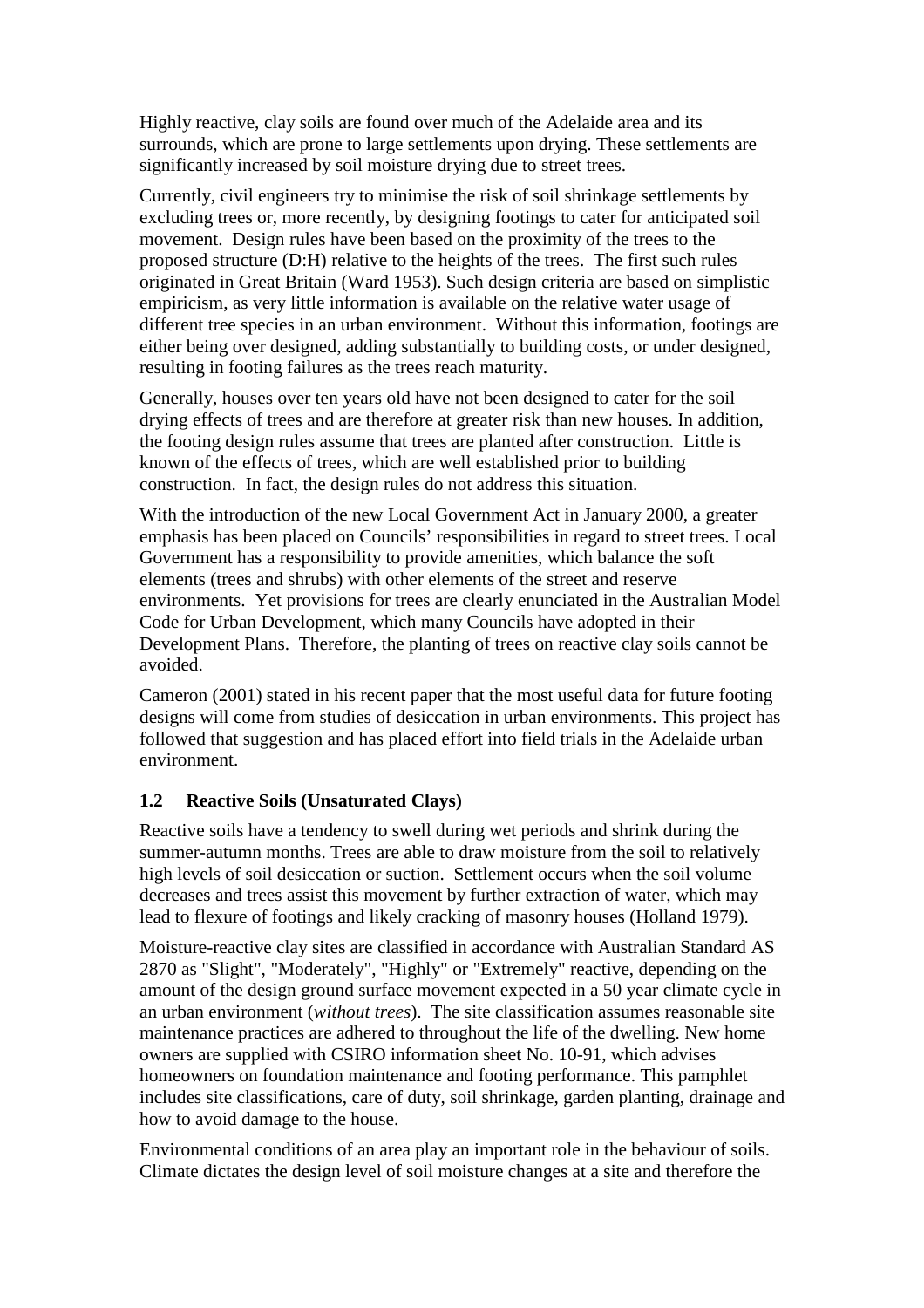site classification (Aitchison & Holmes 1953). Annual variations in intensity of rainfall and evaporation, depth of ground water table and site drainage patterns will influence both the extent and the pattern of ground movements on a reactive site. Additionally, soil profiles at a site can vary markedly, leading to differences in movement across a site, even though it may experience a uniform change in soil moisture condition. The complication of a high water table is relatively rare in the reactive soil areas of Adelaide.

On a well-drained and uniformly reactive site, the environmental changes arising from urbanization lead to initial dishing of the ground under a house and, in years to come, a doming distortion is likely to develop. As the soils beneath the edges of a house undergo almost seasonal variation in moisture condition, dishing is most noticeable over the winter-spring period, while doming is most distinct during summer-autumn. Civil engineers design footings to counter these movements in order to avoid large deflections of the structure.

### **1.3 Suction and Suction Changes**

Driscoll (1983) and others have shown that moisture fluctuates seasonally in an open field and is more stable towards the centre of large pavements (or for that matter, ground slabs). Further soil drying by trees usually occurs in the summer months. While seasonal moisture changes are evident away from trees, the moisture changes are much reduced near the trees and the moisture profile is generally drier.

The state of desiccation of reactive soils can best be expressed by soil suction. Soil suction is the negative pressure of the pore water, expressed on a logarithmic scale pF, where pF is the logarithm to the base 10 of the suction head in centimetres. Soil suction is related to the moisture content of a soil, but the relationship changes with each and every soil type. A linear relationship is usually assumed between suction and moisture content. High suction infers a low moisture content or dry soil. The usual range of soil suctions in the field in a semi-arid climate is 3 to 5 pF (100 kPa to 10 MPa); with 3 pF being a wet soil and 5 pF a dry soil.

Soil suction has also been equated to the wilting point of trees. It has been inferred from studies of soil suction profiles (Cameron 2001) the maximum suction that can be imposed by the roots of some eucalypts on the underlying soils is 4 to 4.5 pF (1 - 3.2 MPa), which is similar to the range reported by McKeen (1992). If the soil happens to get drier (especially near the ground surface over summer-autumn), the tree is unable to extract any further water from the soil. This limit is the trees wilting point. Moreover, wilting point suctions (total suction) for a tree and a site should be referenced to the soil salinity. These ranges are species dependent and presently based on very limited data.

### **1.4 Avoiding Damage from Tree-Related Desiccation of Soil**

Two methods are used to decrease the likelihood of house damage to soil moisture changes

- 1. Permitting minimum footing depths (no tree effects considered) and trying to ensure sufficient separation between the tree and building to prevent damage (AS 2870);
- 2. Increasing footing depths to permit tree planting designs, based on estimates of additional soil suction change due to the vegetation (Footings Group, IE AustSA)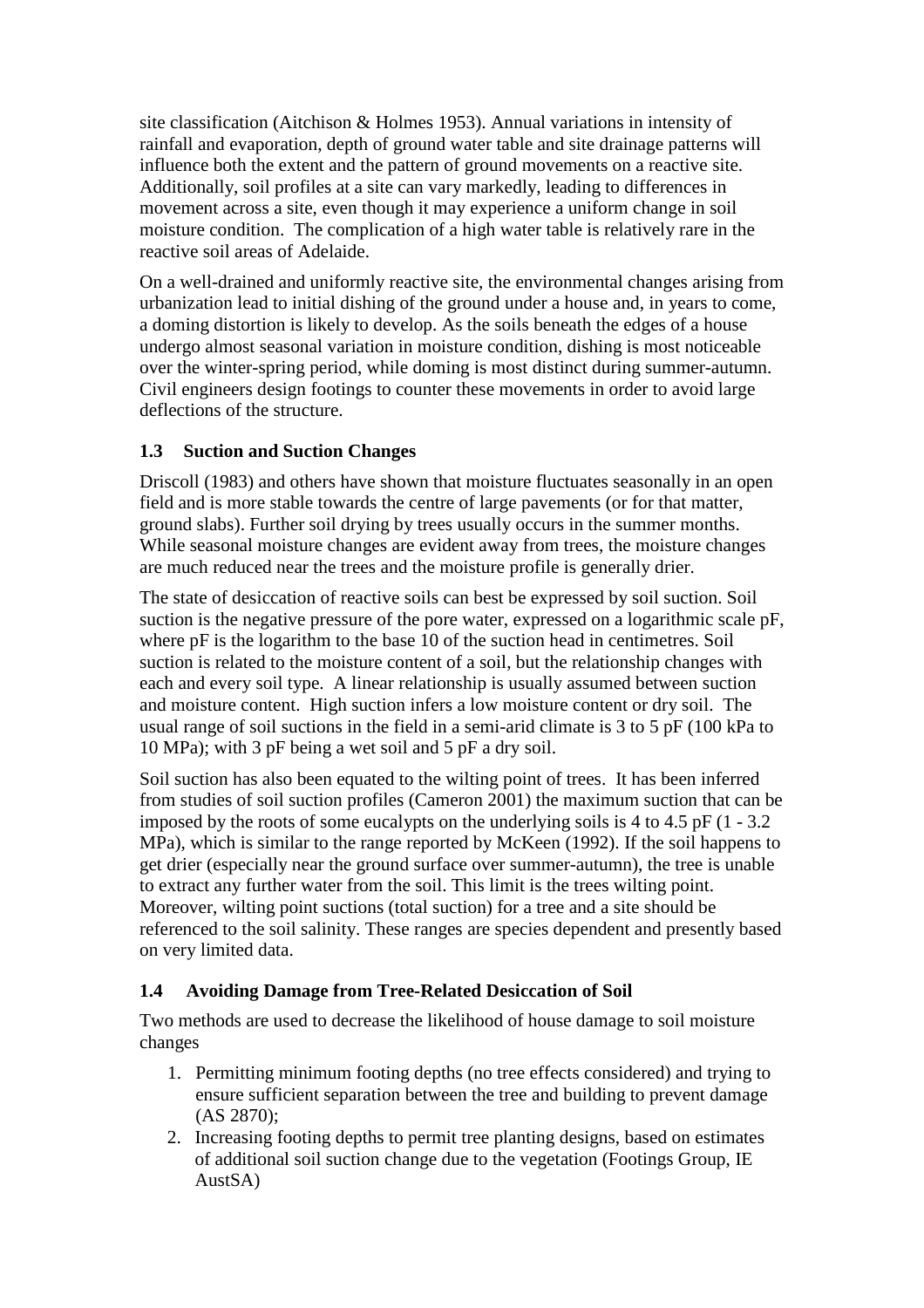Method 2 is based on very limited data and does not consider the influence of species.

### **1.4.1 Method 1: Recommended Safe Distances of Trees from Houses, D:H**

It is easier for footing designers to abide by safe distances of separation than to design for trees. The proximity of trees to structures is the minium horizontal distance, D, between the base of the tree and the building perimeter, to the height of the tree, H, (D:H). Separation distances equivalent to the height of the tree is used widely today to avoid damage to houses caused by clay shrinkage from tree-related desiccation. Ward in 1953 designed the D:H=1 rule, in which an "effective" root spread equal to the height of the tree should be assumed, and therefore adhered to. With the current Australia-wide trend towards smaller housing lots, the prescribed safe distances could lead to a treeless urban environment. It is considered aesthetically unacceptable in the urban environment to employ this design rule (Flora 1978).

Australian Standard AS 2870, provides recommendations for the appropriate safe distance of trees to buildings. Ravina (1983) suggests that separating trees and buildings by a minium distance of about half the tree height could eliminate 75% of reported house damage cases in Britain. The current AS2870 proximity ratios are more stringent.

According to the guidelines in AS 2870, any tree could potentially damage buildings at distances of separation between three quarters and one and a half times the height of the tree, depending on the reactivity of the site. Species effects are ignored, as there is insufficient information on species interaction with soil water. Furthermore, variations within a species are inevitable due to the different climates and environments around Australia in which they grow (eg the Queensland Box grows to heights between 34 to 40m in Queensland, 10 to 25 m in Melbourne, whereas in Adelaide this species is usually less than 15 m).

### **1.4.2 Method 2: Footing Depths and Designs**

This method is currently based on very limited data and does not consider the influence of species. Increasing footing depths is risky as estimates are based on the estimates of additional soil suction change due to vegetation. The available data on water extraction and wilting point suction values for specific tree species is insignificant at the present to develop more reliable engineering rules for either the proximity of trees to houses on the increased footing designs. The information and research used to estimate these depths needed to be developed and researched further, in order to improve design rules for footings. The costs of increasing footing depths are of great concern and produce difficulties for engineers, developers and the homeowner.

Although there is a good deal of information available in soil water extraction, evapotranspiration and stomatal behaviour of a large number of plants species in agriculture and forestry, similar information for ornamental plant species used in urban areas is very limited. Data on the role of trees in extracting water from the soil and the desiccation that results (ie. suction profiles) are also very limited, particularly for trees in an urban environment. Some recent work was reported by Cameron (2001), in which the effects of trees were inferred from soil moisture studies around damaged houses.

Large mature trees can extract water from depths of up to 4 m and even to depths of 6 m where a stand of trees is competing for the soil moisture. The soil can not be dried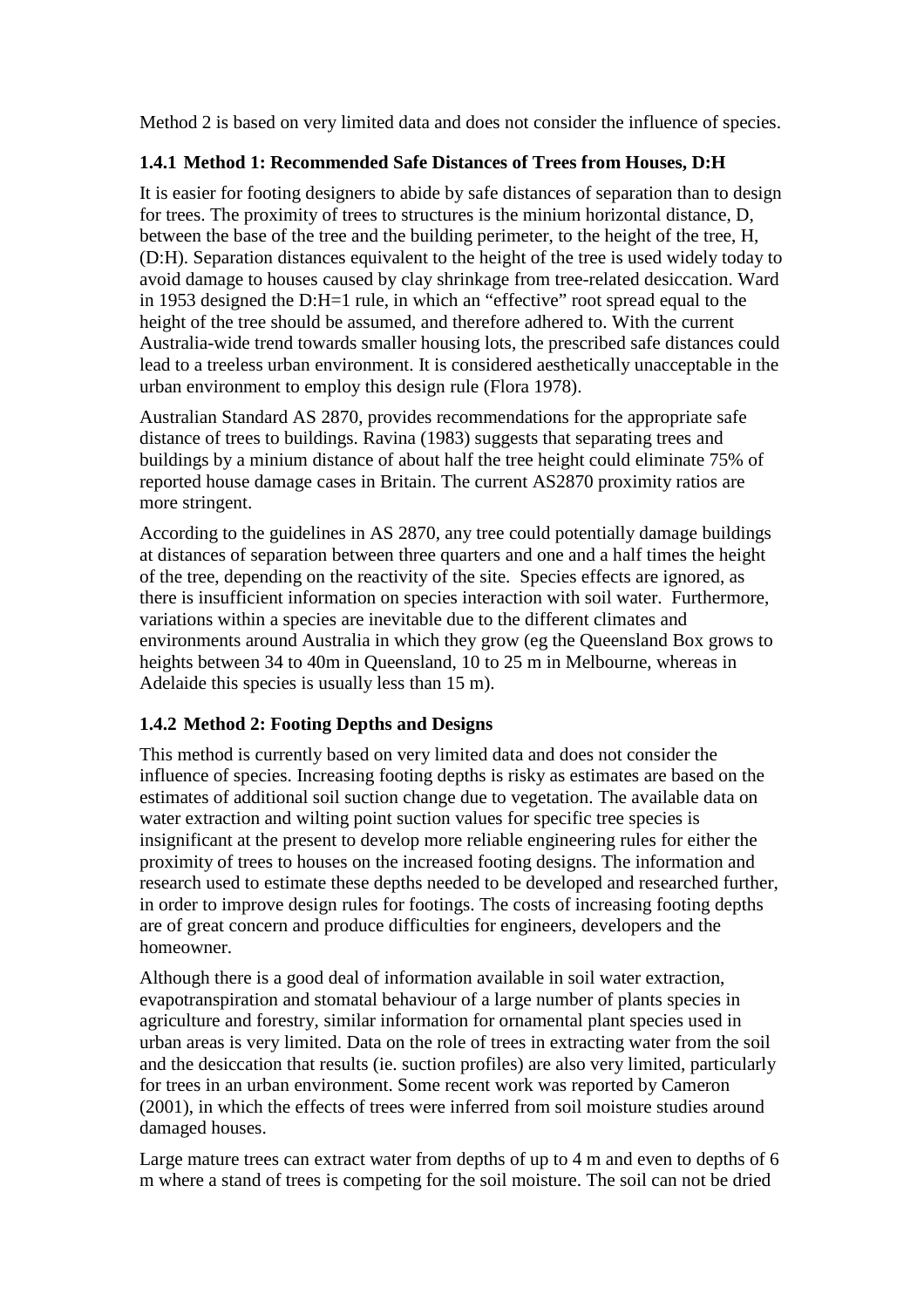at depth in the soil profile any lower then the wilting point suction. Near the surface, the wilting point may be exceeded with intensive evaporation over the summer months, however soils at depth rarely exceed the wilting point suction (i.e.  $\leq 4.5$  pF).

### **1.5 Soil suction and soil movements**

All clay soils experience seasonal suction variations, causing seasonal soil movements. In Adelaide these seasonal movements have been observed to a depth of about 2 m. The movement decreases with depth and there is a time lag between the surface and deeper movements (Aitchison & Holmes 1957). In a housing development, it is recognised by AS 2870 that urbanization causes environmental changes, which can lead to greater depths of movement and a moderation of seasonal effects. Adelaide's semi-arid climate dictates that house footings should be designed on the basis of a design suction change from wet to dry at the surface of 1.2 pF varying linearly to 0 pF at a depth of 4 m.

Despite there not being a prescriptive Standard for designing for the effects of trees, engineers have been pressed by the community to accommodate the extra soil drying that may arise from trees. Knowledge of the in situ soil suction changes around trees is essential to reliably estimate the ground movement in expansive clay soils. Once the magnitude and pattern of the ground movement is known, footings can be structurally designed to mitigate adverse effects and to facilitate an acceptable performance of the structures they support. At present, additional suction changes are provided in guidelines by the Footings Group (IEAust SA), which do not recognize either any influence from tree species or the concept of wilting point. Suctions supposedly generated by trees using the Footings Group approach tend to be higher than equivalent suctions at the wilting point.

# **2. RESULTS FROM THE MATURE STREET TREES PROJECT**

In this project five streets were monitored over a minium period of one year. Each street contained mature tree plantings consisting of both Australian native and exotic species (*Eucalyptus leucoxylon, Eucalyptus sideroxylon, Angophora costata, Jacaranda mimosifolia and Celtis australis*).

To measure the influence of street trees and the movements of clay soil in urban areas, a number of instruments and approaches were used. In this project, a neutron moisture meter (NMM) was employed to measure volumetric soil moisture contents, and soil samples were taken at various stages in the project to back up the NMM soil moisture profiles. Level surveys were conducted to monitor surface movements of the street and nature strip, while a Wescor dew point hygrometer was used to measure leaf water potential (LWP) on site. LWP is useful as a measure of the stress and water uptake by trees. In addition a one year long survey of wildlife along the streets has been launched to investigate the value to biodiversity of the various tree species.

# **2.1 Neutron Moisture Meter Count Ratios and Suctions**

The NMM is a probe that can be placed down boreholes to monitor soil moisture. It works by emitting neutrons and a detector within the probe measures the number of neutrons returned after collisions largely with hydrogen atoms in the soil. As hydrogen is associated with water molecules, the more collisions the higher the count and therefore the greater the water content in the soil. A count ratio is made for each measurement by dividing the raw count to the standard count.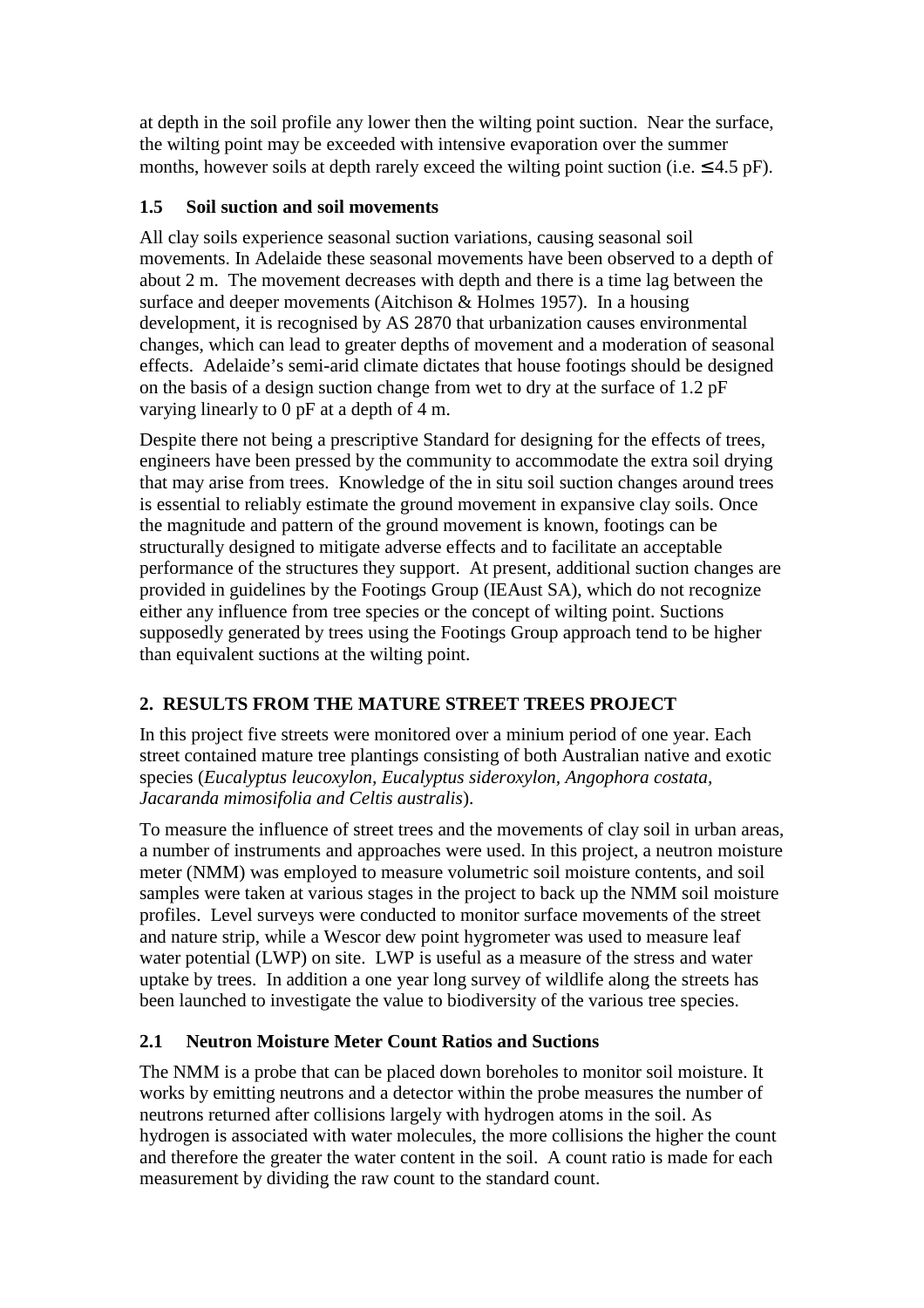All the soil suctions reported in this paper are total suctions measured in the laboratory on recovered soil samples with a Wescor dew point hygrometer.



**Figure 1: Soil suction profile and NMM Count Ratio profile,** *Celtis australis* 





Figure 1 displays the suction and NMM data for Wolsten Road, Para Hills, which is planted with the nettle tree species (*Celtis australis)*. The Wolsten Rd. graphs show a distinct difference between the soil moisture suction profiles across the site at the time of establishment. The suction profile below the nature strip ("between trees") shows a dry soil profile to considerable depth (suction  $\approx 4.3$  pF), while the suction profile away from the trees (D:H = 1.4) is quite wet. The other graph in Figure 1 is the depth profile for the NMM count ratios at the same site. It shows a similar trend to the suction graph; the driest place is between the trees, and the "pavement" and "away" profiles are wetter than the between the tree profile.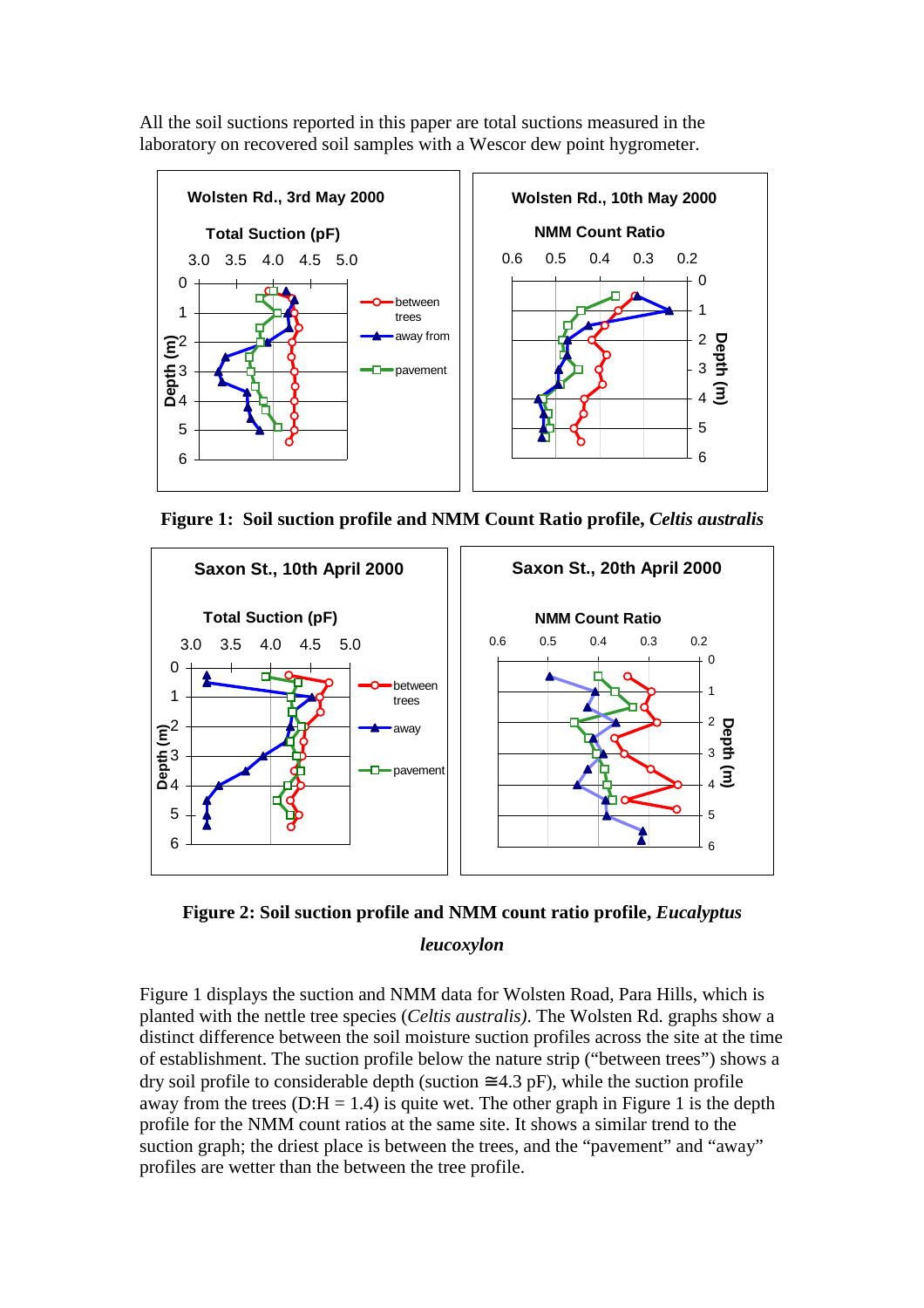Figure 2 corresponds to the suction profiles for Saxon Street, Pooraka, which is planted with blue gums (*Eucalyptus leucoxylon*). A similar trend is observed to the Wolsten Rd. data; the driest place is between the trees, and the "pavement" and "away" profiles are wetter than the between the tree profile. The blue gums appear to generate a slightly higher soil suction (wilting point suction) than the nettle trees, having a value of approximately 4.35 pF. The "away" curve indicates dry soil between 1 and 2.5 m, however the soil becomes noticeably wetter with depth and there would appear to be evidence of decreasing suction with depth, possibly suggesting a groundwater table not much deeper than 4 m.

The cyclic nature of soil moisture changes well away from the trees at Wolsten Rd is shown in Figure 3. Soil suction samples were taken in May and October 2000 and April 2001. The greatest moisture changes are in the top 2.5m, between October and April (wet-dry). These soil moisture fluctuations are usual for soil moisture change profiles in the absence of trees. Figure 4 illustrates the constant depletion of moisture near trees as compared to the "wet" soil moisture profile away from the trees in Figure 3.



**Figure 3: Soil Suction Profile "Away", Celtis australis**

Figure 4 provides the NMM count ratio depth profiles over a one year period for both the nettle tree (Wolsten Rd) and the SA blue gums, "between trees". The graphs show the seasonal changes of NMM count ratios from summer-autumn and winter-spring. It is evident that there was little difference between soil suction profiles for the wetter and drier months, although the higher suctions can be found during the summer months. This is due to the stand of trees extracting water all year round, depleting the soil moisture and therefore making it considerably dry throughout the year.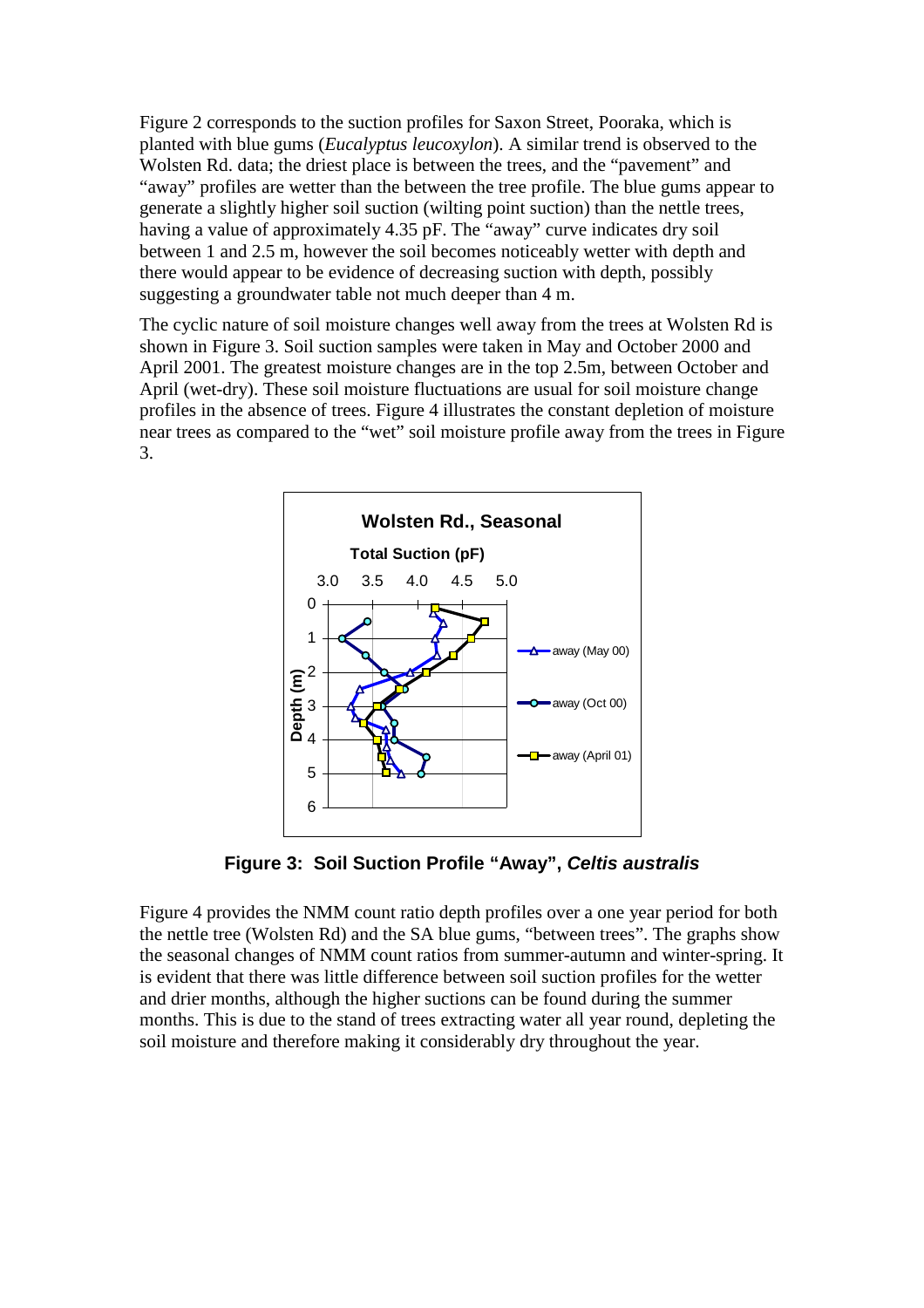

# **Figure 4: NMM Profiles, "Between Trees" for Wolsten Rd. and Saxon St.**

### **2.2 Soil Suction Change and Ground Movement**

Levelling surveys were used to monitor soil movements. Survey marks consisting of ramset nails were positioned across the road surface, near the trees and away from the trees. The levels show the ground movements across the pavements and near and away from the trees.

Soil suction changes can also be used estimate the ground movements arising from the various properties (soil reactivity) in the soil profile. How much a movement can be attributed to the trees requires some judgement.

Figure 5 represents the influence of trees on the soil moisture desiccation by comparing the soil suction profiles under the pavements and away from the trees, relative to the profile below the trees.

Figure 5 has been constructed by assuming the soil throughout the site is uniformly reactive. A soil shrinkage index of 3%/pF was assumed, which would have the site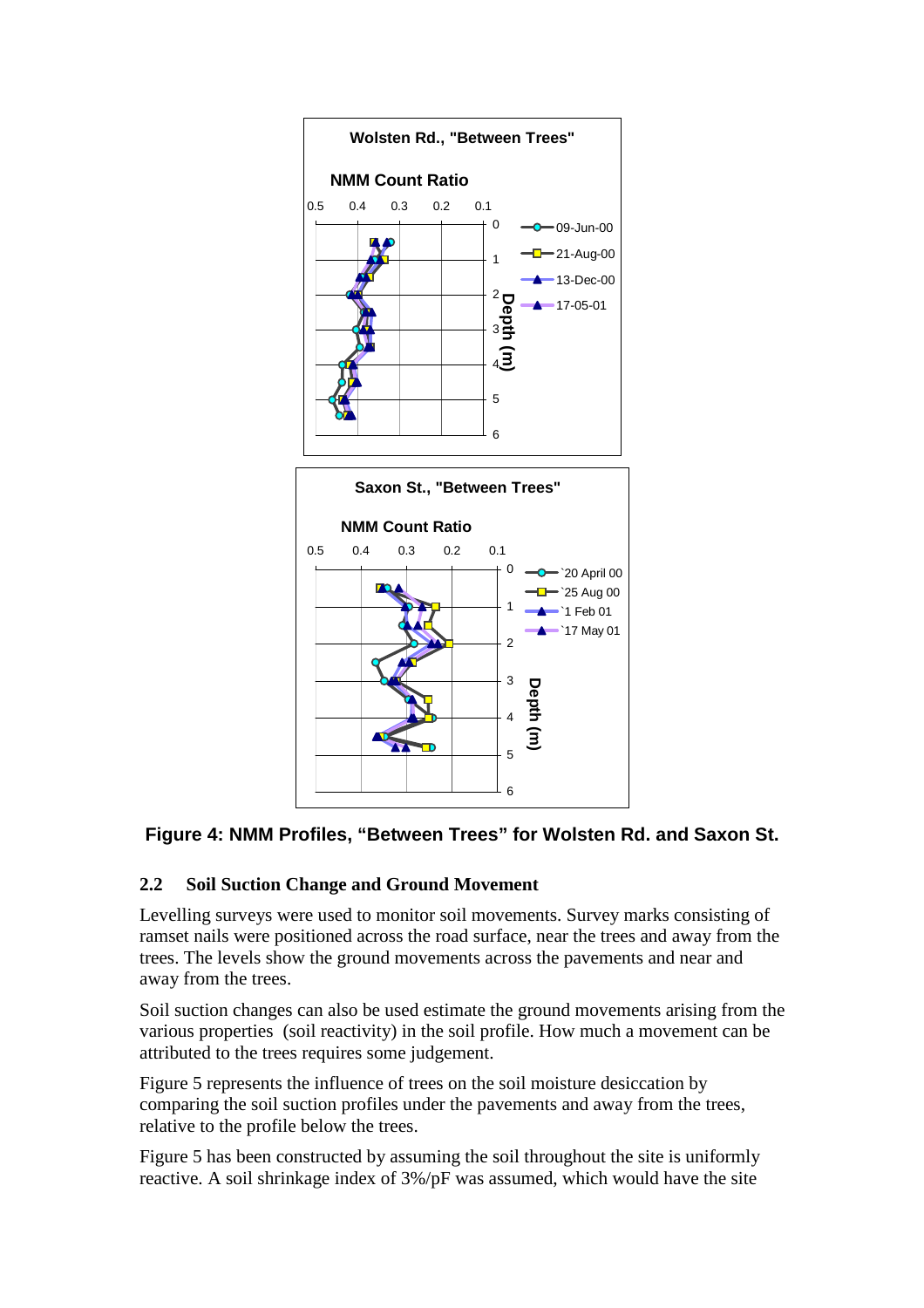classified on the H-E boundary. The site depicted is Wolsten Rd., Para Hills (May 2000). As the site classification for this area is probably H-D, the estimate of the shrinkage index may be a little high. Note that movement estimates are directly proportional to the shrinkage index.

Figure 5 can be used to estimate the relative soil movements due to the influence of species. On extremely reactive sites, trees can have a large influence of up to 50% of the total soil movement (Biddle 1983). In this case however, the total soil movement due to the tree extracting water at depth is approximately 25%. These movements, although not large, can cause significant damage to houses (especially older houses), footings and pavements.



**Figure 5: Soil Movements Due To The Influence Of Street Tree** 

### **2.3 Leaf Water Potential and Species Water Relations**

Leaf water potential is the potential of the tree to extract water from the soil; it is measured in MegaPascals (MPa), and is a negative value as a negative potential (suction) is needed to drive the water through the plant. The atmosphere through humidity provides the pulling power (negative pressure) to move water from the soil through the plants xylem to the foliage. Water moves from regions of higher potential to regions of lower potential.

Leaf water potential does not however measure the water use of trees. It may indicate the potential of the species to extract water from the soil. The lowest potential (highest suction) is measured during the afternoon period as the trees wilt (or stress). Leaves lose greater amounts of water due to adverse positions of the sun and environmental conditions (O'Malley 2001). Leaf water potential is measured in-situ (in the field) using a Wescor leaf hygrometer. This is the same equipment used for soil suctions in the laboratory, but with different chambers for the field environment, more suited to leaves. It is a non-destructive method that does not damage the trees leaves.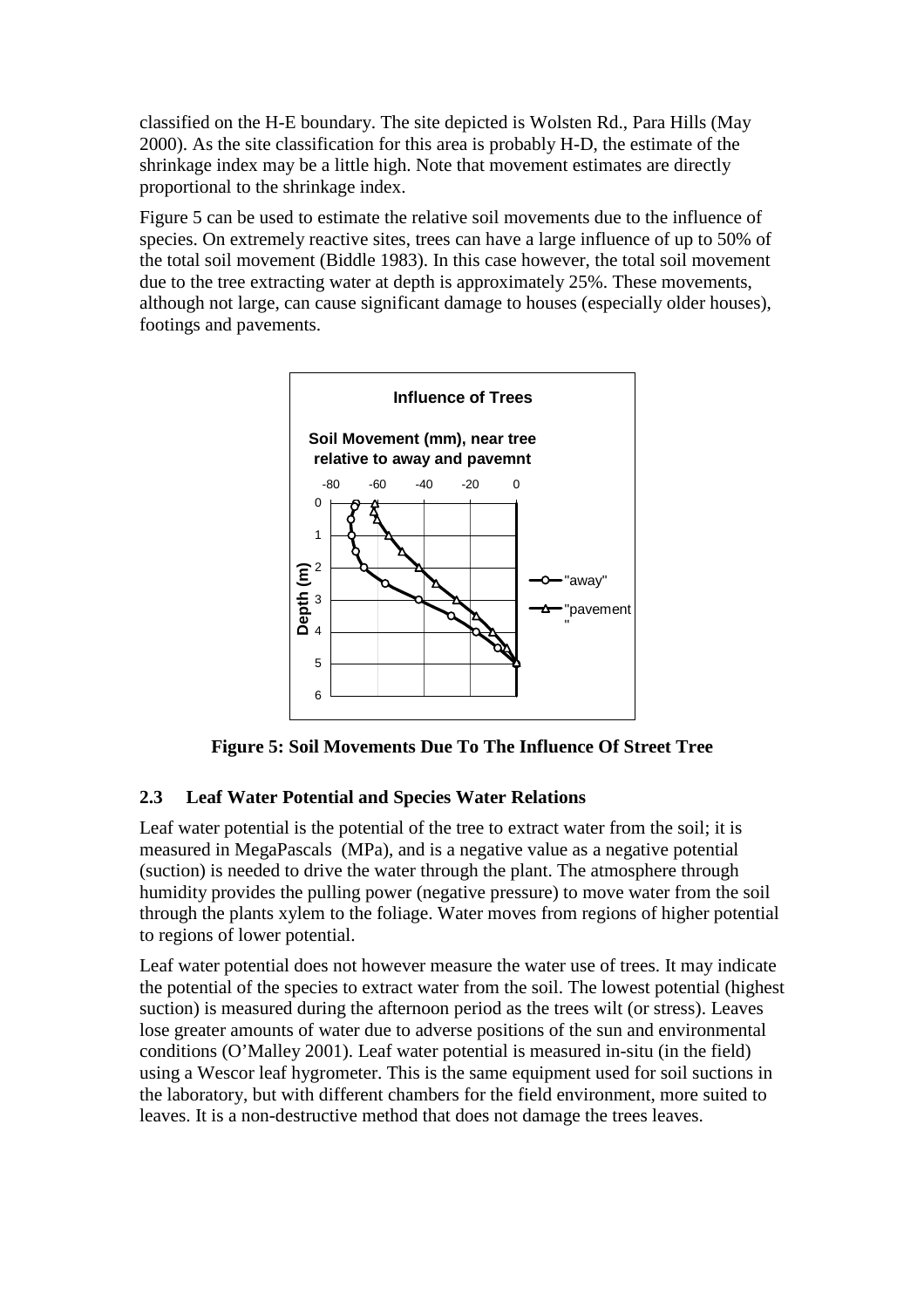

**Figure 6: Water Relations for** *Jacaranda mimosifolia* **and** *Eucalyptus leucoxylon* **for a one-year period** 

Jacaranda and the blue gums range of potential in pF was 4.2 - 4.35 pF. Although they have the same pF ranges, the two species had different peaks and troughs in LWP throughout the year. The jacaranda tree became more stressed at the start of the dry period (peak February), while the blue gums potential followed a linear path to its peak of 4.35 pF in April 2001.

Figure 6 illustrates the data for *Jacaranda mimosifolia* on Gould St., Para Hills and *Eucalyptus leucoxylon* on Saxon St., Pooraka. The leaf water potentials in the plot are the average of three leaves and their LWP values for the month. The highest potentials are during the winter months (June to October 00) as there is more moisture in the soil and therefore it is easier to extract water from the soil. In the drier, summer months (November-May) there is a shift in the trees LWP. The LWP becomes lower as there is limited water in the soil and the tree has to apply a higher suction to extract water from the soil. These high suction values during the drier periods may be directly related to urban desiccation, the cause of clay shrinkage, which causes pavements to crack, and houses to deflect. Higher suctions correspond to greater desiccation and hence greater soil movements in urban areas.

There was little difference observed in water relations between the tree species over the course of the project. Daily and weekly differences in water relations measured in LWP, but were found to be insignificant over a long-term trend. No difference was observed between the native and exotic tree species. The jacaranda species tended to have higher LWP during wetter periods and the native species had lower LWP (higher suction) during the summer months. The native trees are better suited to dry climates and the exotic jacaranda and nettle trees are more suited to wetter temperate climates.

### **2.4 Wildlife Study and Value of Biodiversity**

A wildlife study looking at the importance of street tree species for urban biodiversity began in August 2001. It is a joint project between the UniSA, and City of Salisbury run through the councils Urban Forest Biodiversity Program. The surveys will be conducted for a period of one year, so all seasons can be encompassed. Surveys will concentrate on the movement of birds in and around the five tree species. The results will be used by the local council and urban forest groups to determine if there are any significant differences of fauna activity between the species. The role of native to non-native species will be investigated to determine if the native eucalypt species attract or are home to a higher or lower number of bird and fauna species. The role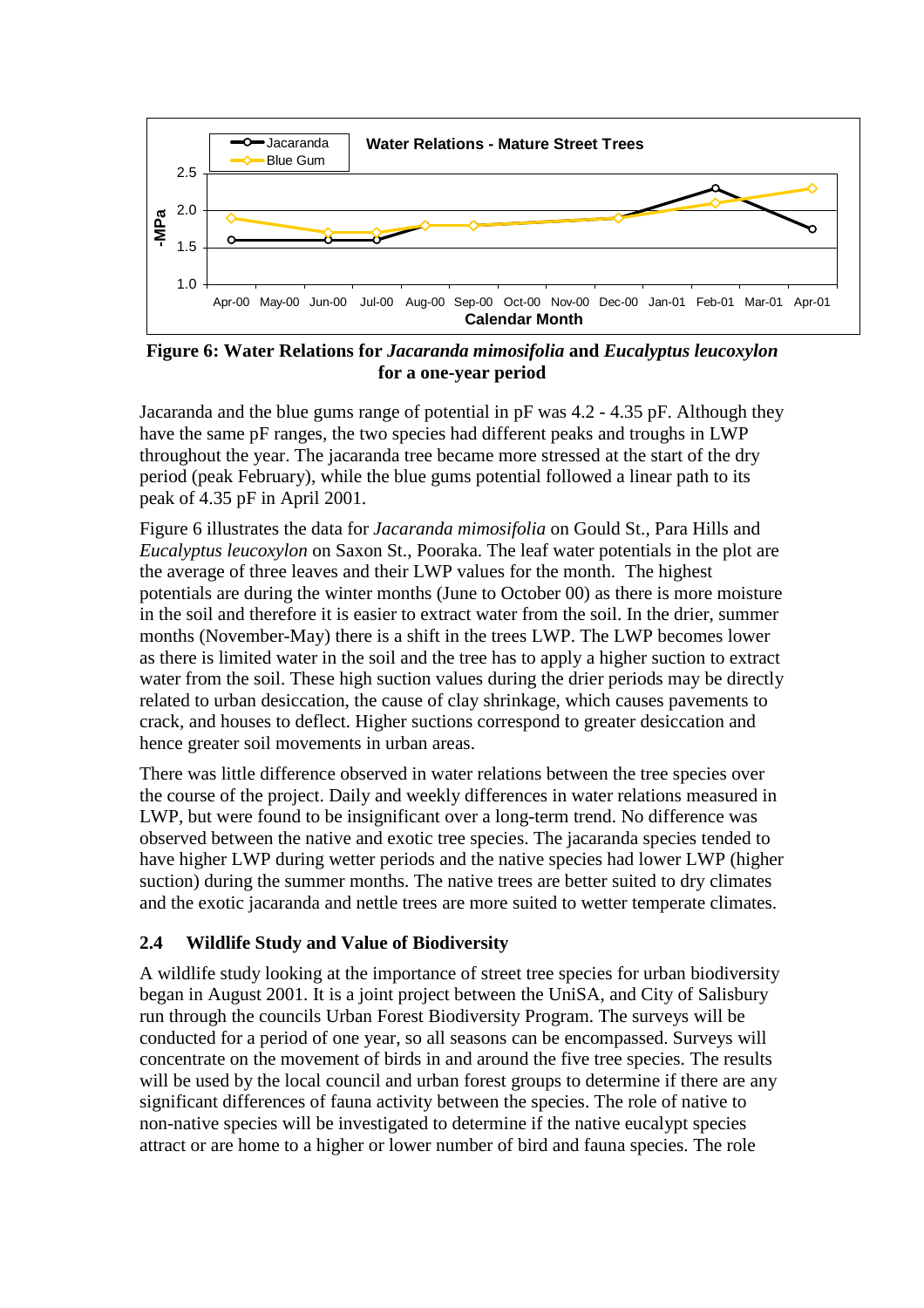and usage of the tree species can be used to gauge the importance of the mature trees in the urban environment.

# **3. A STUDY OF IMMATURE STREET TREES IN A NEW SUBDIVISION-WALKLEY HEIGHTS**

The mature street trees project has led to the current project at Walkley Heights, looking at the influence of younger trees on soil moisture depletion, their establishment in a new development and long term monitoring of soil moisture and soil movements. This stage of the research is aimed at answering the question, how much soil moisture change and ground movement is attributable to street trees.

The Walkley Heights project is in its early stages, with trees planted in August 2001 and the installation of boreholes at the sites beginning in late August. It will be conducted along the same lines as the previous project with NMM monitoring, levelling surveys (road and houses), soil sampling (suctions) and leaf water potential measurements. Tree species that are being investigated are *Jacaranda mimosifolia, Ulmus parvifolia, Pyrus* species*, Koelreuteria paniculata, Eucalyptus torquata, Eucalyptus leucoxylon, Lophostemon conferta* and *Eucalyptus cladocalyx* subsp*. nana*. (underlined species represent the main sites in the study, while the other species will have LWP measurements only. All the species are immature trees with heights of 2 m, apart from the stand of mature dwarf sugar gums, which are 7-8 m in height.

# **3.1 Objective**

The objectives of the project over and above the mature tree study is to examine the potential nuisance that trees may cause to urban buildings knowing the background soil movements.

### **3.2 Expected Outcomes:**

Trees need to be evaluated in urban areas so Local Government Authorities can strike a balance between amenity and nuisance factors in developing management strategies. In Adelaide's semi-arid climate, reasonably drought-resistant species of trees are required, which will not extract excessive moisture from shrinkable clay soils. To this end, it is expected that the project will establish a methodology for Local Government Authorities for appraising trees in asset management programs in terms of:

- Water demand;
- Potential movement and damage to buildings and infrastructure by mature trees, existing prior to construction;
- Potential movement and damage to buildings and infrastructure by trees, planted after construction;
- Develop information on tree species for civil engineers to incorporate in footing design rules to improve the reliability of performance of building footings in a treed environment;
- Develop information on tree species for civil engineers to improve on site assessments of causes of damage to buildings

The last two points will be developed from the information and knowledge gained from the two research projects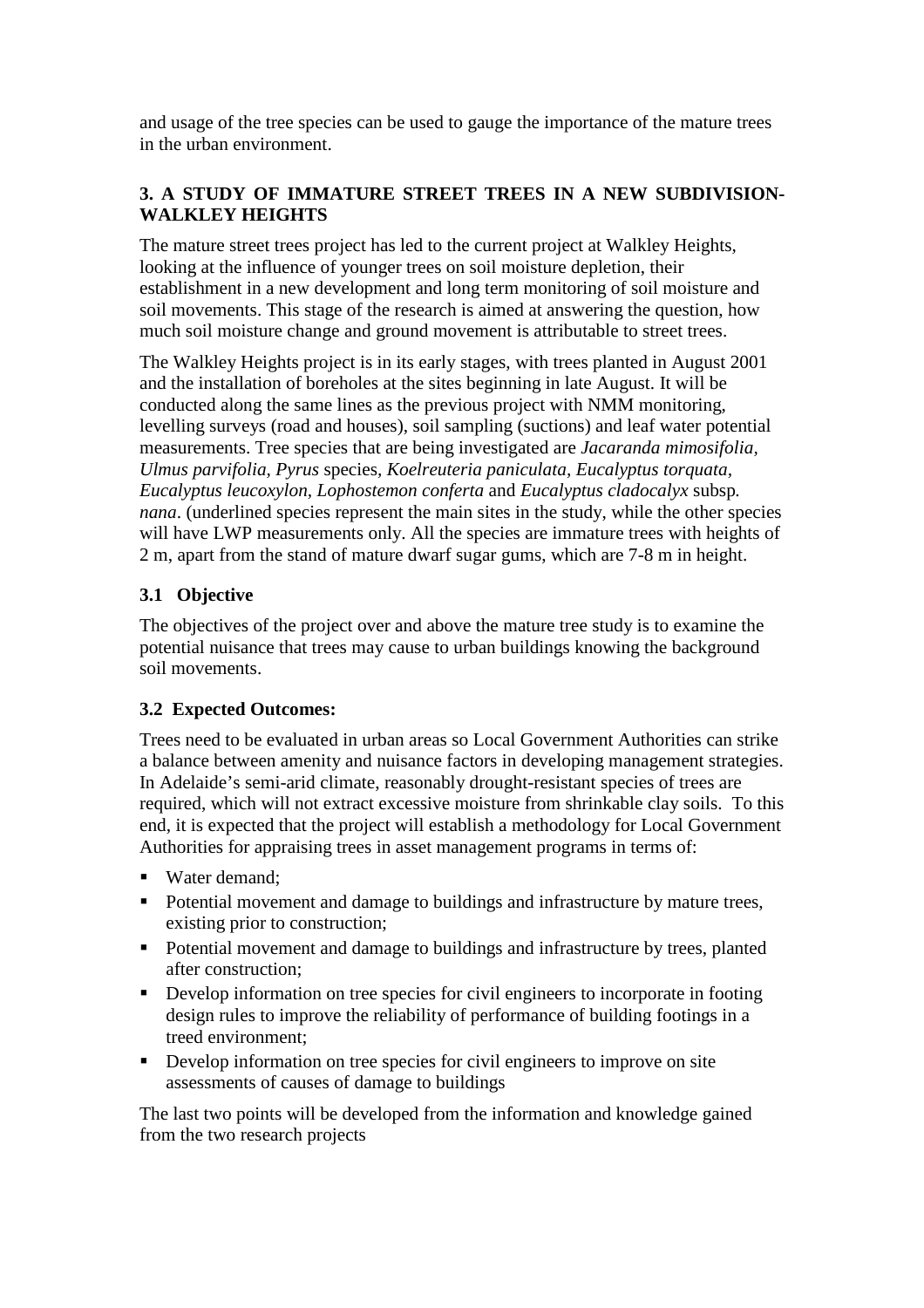### **3.3 Walkley Heights**

The Walkley Heights project is expected to show greater soil moisture changes, soil movements and higher suction profiles than the mature trees project in Para Hills and Pooraka, due to the area's extremely reactive clays, small block sizes and the semiarid climate. Soil movements on the subdivision's main leading road, creating ripple effect along the road, and some residents have reported movements in their houses. The area's roads are approximately two years old.

### **4. SUMMARY**

Due to Adelaide's reactive soils and the prevailing diverse climate, homes will be threatened by underlining soil movements. Engineering designs have minimised the risk of damage. However, trees present something of an unknown factor to footing designers. The best solution to minimise damage to footings and houses is to either apply the D:H proximity rule or increase footing depths to account for extra soil movements. Both these approaches are used today, but without scientific and direct knowledge of species, extent of desiccation and soil movements, design rules are too simplistic and inefficient.

The best way to tackle this problem is to look at the influence of trees in urban environments, by monitoring ground movements and soil moisture changes and tree responses. The two projects being undertaken by the UniSA are adding valuable knowledge and information on urban species water use, soil desiccation, reactive soil movements and the damage caused to dwellings, footings and pavements. The results from the research project will be used to design footings for extra soil movements and to develop guidelines for urban street tree species taking into account climate, geology, soil reactivity and species.

The research to date has shown that the trees do dry the underlying soil at depth and that significant movements can result.

# **5. REFERENCES**

Atkinson G. D & Holmes, J. W. 1953. Aspects of swelling in the soil profile. *Aust. J. Appl. Sci.*, 4, 244-59.

Atkinson G. D & Holmes, J.W. 1957. Seasonal changes of soil moisture in a redbrown earth and a black earth in southern Australia. *Aust. J. Appl. Sci.* 4, No. 2, 26- 273.

Biddle, P. G. 1983. Patterns of soil drying and moisture deficit in the vicinity of trees on clay soils. *Geotechnique* 33(2):107-126.

Cameron, D. A. 2001. The extent of soil desiccation near trees in a semi-arid environment, Footings Group, IE AustSA. pp 17.

CSIRO, 1996, Improving the built environment, Sheet No. 10-91, CSIRO Publishing, Aust.

Driscoll, R. 1983, The influence of vegetation on the swelling and shrinkage of clays in Britain. *Geotechnique*, 33 (2), 93-105

Flora, T. 1978. Treeless towns? *J. Inst. Landsc. Archit.* 121, 10-12.

Holland, J. E. 1979. Tree-how they can affect footings. *POAV Journal.* pp. 11-14.